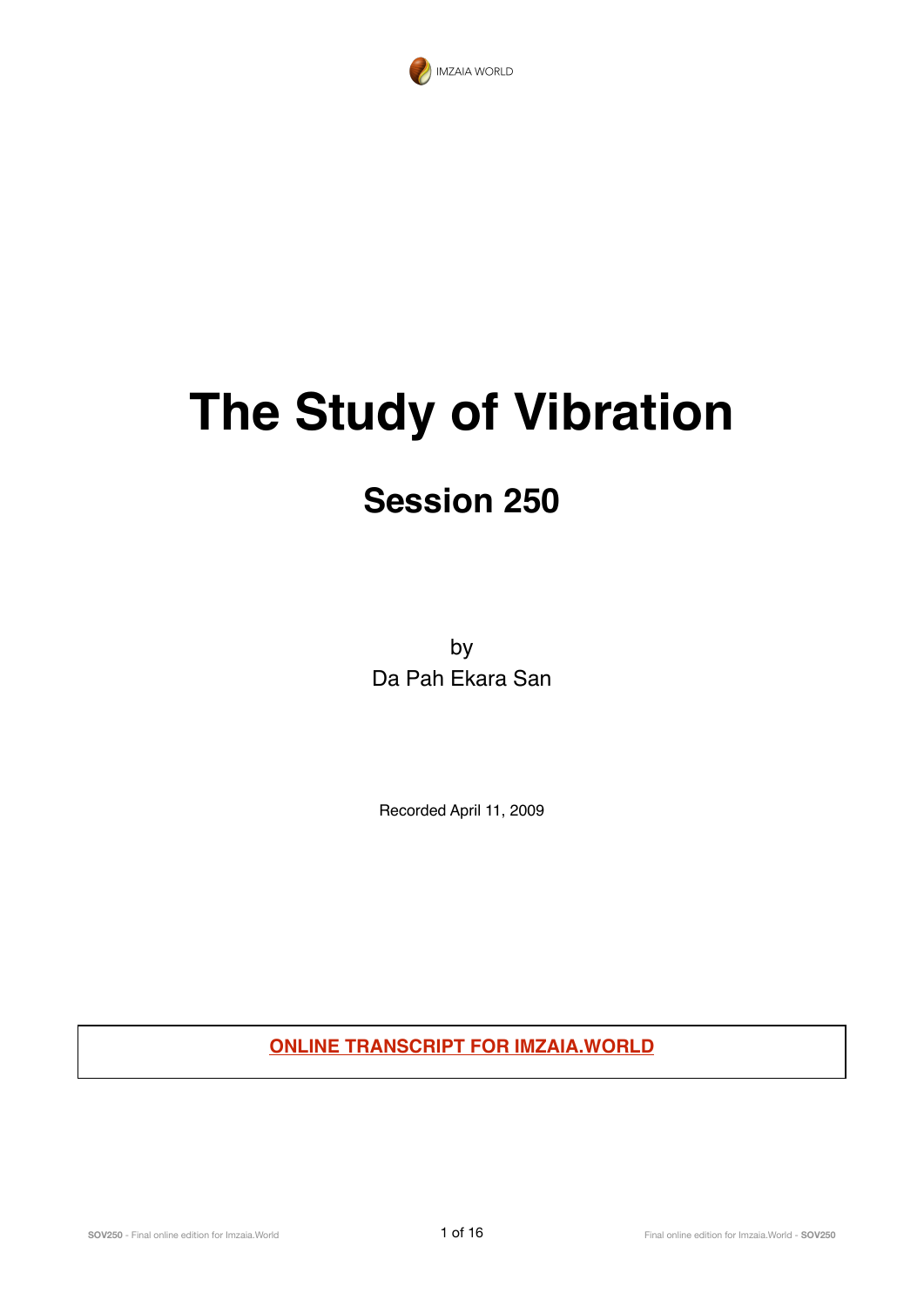

## **Session Description**

One of the strengths of the Study of Vibration, of the Imzaia material itself, but also of ascended life as the momentum behind its release, is the unparalleled ability  $-$  uncanny, to some  $-$  to reinvent, regenerate, and rebirth itself, and in the process thereof not being a hindrance or, worse, a stumbling block, to its own evolution.

Session 250, presented by Da Pah Ekara San, signifies such a marker of regeneration and rebirth, on both a microscopic and macroscopic scale. It marks a change in velocity for the material itself, but also for the Student, in the exploration and expansion of one's internal and external realities.

At the heart of this Session, Da Pah Ekara San invites the Student into a rebirth of their own choosing by delivering to the Student's life and daily reality the promised reminder that is presented here in this Session. As such, the Student should proceed into this Session with great focus on the material and with great presence within the self. This being such an important yet private experience, we will not use this Session Description to discuss it any further.

Da Pah Ekara San continues his breakdown of the personality parasite in this Session, discussing its dysfunction while under the cloak and blind protection of generally accepted social norms and herd approval. The entrapment and limitations of the physical illusion are discussed in their relation to the metaphysical existence in which the Student truly exists should they choose to unshackle from the parasite's parameters of a mental, linear existence.

Explorism, which can be summarized as the act of defining the undefined, an active and expressive, heartfelt way of being, is presented for the Student's consideration, to be contemplated in relation to one's past experiences of the current lifetimes and, most importantly, one's associations to them.

## **Other Topics Include**

- The truth behind Mystery Schools
- The link between intelligence and separation
- The unreality of the personality
- The illusion of the mental prison
- The sharpened mind
- Mental language and mental impulses
- The soul's calling
- Explorism as the philosophy behind Mystery Schools
- Being a 12 vibrational being
- Existing on 144 frequencies
- The lockdown of the personality parasite
- Moving from theory to practice
- And much more.

Originally Titled: "From the Desk of Ekara, a.k.a. The Personality Parasite" | Alchemy of Ascension series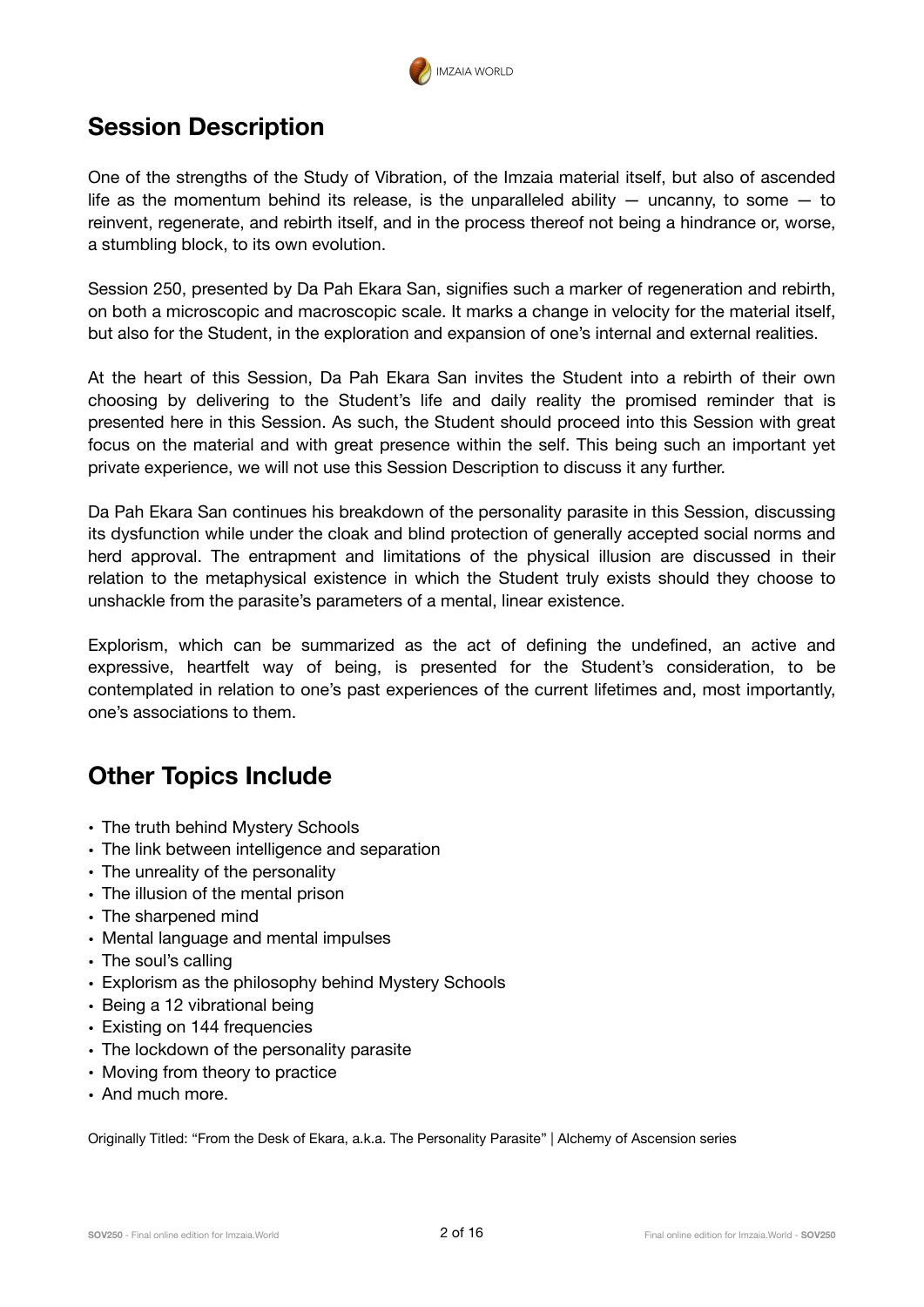

- 1. And so it is. Greetings, my beloved brothers and sisters, I am Da Pah Ekara San. It is my great honor and pleasure to welcome you home to Pioneers College after a journey that took you many lifetimes to complete.
- 2. My heart does not attempt at welcoming you to any type of organization, nor does my hand beckon for you to enter the walls of restriction or guru ship. I, Da Pah Ekara San, greet you at a place of recognizing our equal footing and ancestry in the hopes of activating within you the rebirth of your own deeply rooted potential, your own sense of power and mastery.
- 3. As Da Ojadasan'ka Adamus Valen San, who is in close creational connection to this school, has said on occasion: Pioneers College is an ascension school which is not about finding followers, but about activating leaders, way showers and pioneers of consciousness expansion.
- 4. Next to Da Ojadasan'ka Adamus Valen San and myself, this heartfelt outreach from us to you comes from so many that have walked beside you on the journey, but one who I would like to mention especially with regards to all of this is Da Ejakasan'da Kuthumi San, who, as always, often remains the quiet one when it comes to these things… but whose unrelenting enthusiasm is probably, if not definitely, the biggest driving force of this project concerning humanity's ascension into new energy existence.
- 5. I do not believe I have ever met, or entered into a process of creation with, two beings that have a greater love for humanity's purpose as I have witnessed in my passionate and co-creative embrace of Da Ojadasan'ka Adamus Valen San and Da Ejakasan'da Kuthumi San. I felt it appropriate to at least mention this to all of you, and as I know that there are many connecting to these words right now that agree with the gratitude I am expressing, I invite you to take a moment to celebrate these beings, along with yourself, for the many choices they and you have made and continue to make on behalf of humanity and evolution on a personal and a cosmic scale.
- 6. That being said, of course there are countless others that I will not mention in this moment but that you will personally connect to during your experiences here at Pioneers College as they will be sharing their wisdom, insights, love and humor with you.
- 7. This Pioneers College ascension project comes about at a time of extreme change. Whether humanity is aware of it or not, everyone is going through intense shifts that are taking people out of their current life cycles. It is to be felt everywhere and by everyone, although many pretend not to and continue on with their day-to-day as though nothing is amiss. Everyone is aware of, but pretends not to notice, the elephant in the room, the man behind the curtain. Everyone is feeling uncomfortable about life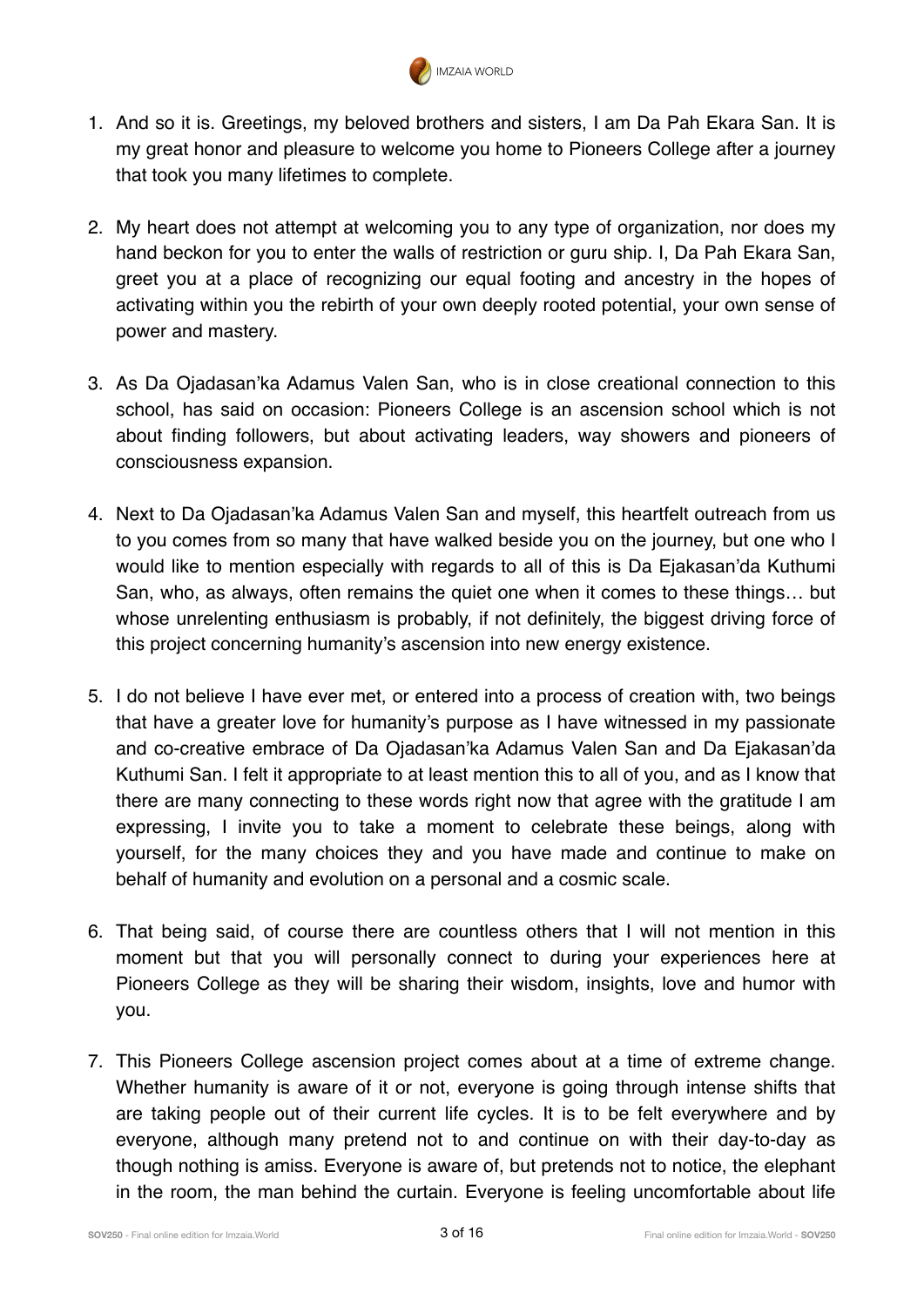

right now, in one way or another. Everyone notices the pressure of their own life cycles that have generated stuck patterning and a detrimental, if not eventually lethal, linear causality which for years has been 'celebrated' under the guise of uniqueness as the spawned result of conscious and subconscious identity and personality formation.

- 8. I do not have to remind you that these personalities, that have become the core of what and who you think you are, are not real. They have nothing to do with your I AM presence and are only formed around you as a strict network of do's and don'ts to benefit those that have had power over you for so long by manipulating this strict network's wants, needs and desires.
- 9. It is not my intent for this message to become longwinded, nor do I wish to flood your gates with dreary information about any past or future vision; yet I do wish to remind you that humanity, and many other races with it, has been mentally ill for a long time. In many cases this has lead to a sustainable insanity and this, in many of your Earth's cultures, is the normal blueprint of a person's identity.
- 10.Many people have become entangled with a type of hidden but chronic form of manic depression and most others are at least at the verge of a dysfunctional existence emotionally, psychologically, mentally, spiritually and physically. Many, however, would also disagree with me as they would not see the evidence of this when they look around them in life; yet I say to those that the evidence is right in front of them but has been cloaked under a social veil of normality. It is happening right now and it has been happening for a very long time, but I am here to say that it is not going to continue much longer, this mass-mental disease.
- 11. Life on Earth, and life on many other planes and places with her, has not always been the way it is now. I do not talk about a difference on a technological scale; I am talking about a scale of intelligence and this may be a word you would not be expecting: intelligence which, over the course of the last one hundred or so generations, has become the foundation of a mental prison system.
- 12.I bring up this idea of 'intelligence' because it is not only in mystic circles that these truths of unity versus illusion resound. Isn't it one of the leading 'intellectual brains' in this dimension that you know by the name of Albert Einstein himself, who has said, and I quote:
- 13."A human being is part of the whole called by us 'universe', a part limited in time and space. He experiences himself, his thoughts and feelings as something separated from the rest – a kind of optical illusion of his consciousness. This delusion is a kind of prison for us, restricting us to our personal desires and to affection for only a few persons nearest to us. Our task must be to free ourselves from this prison by widening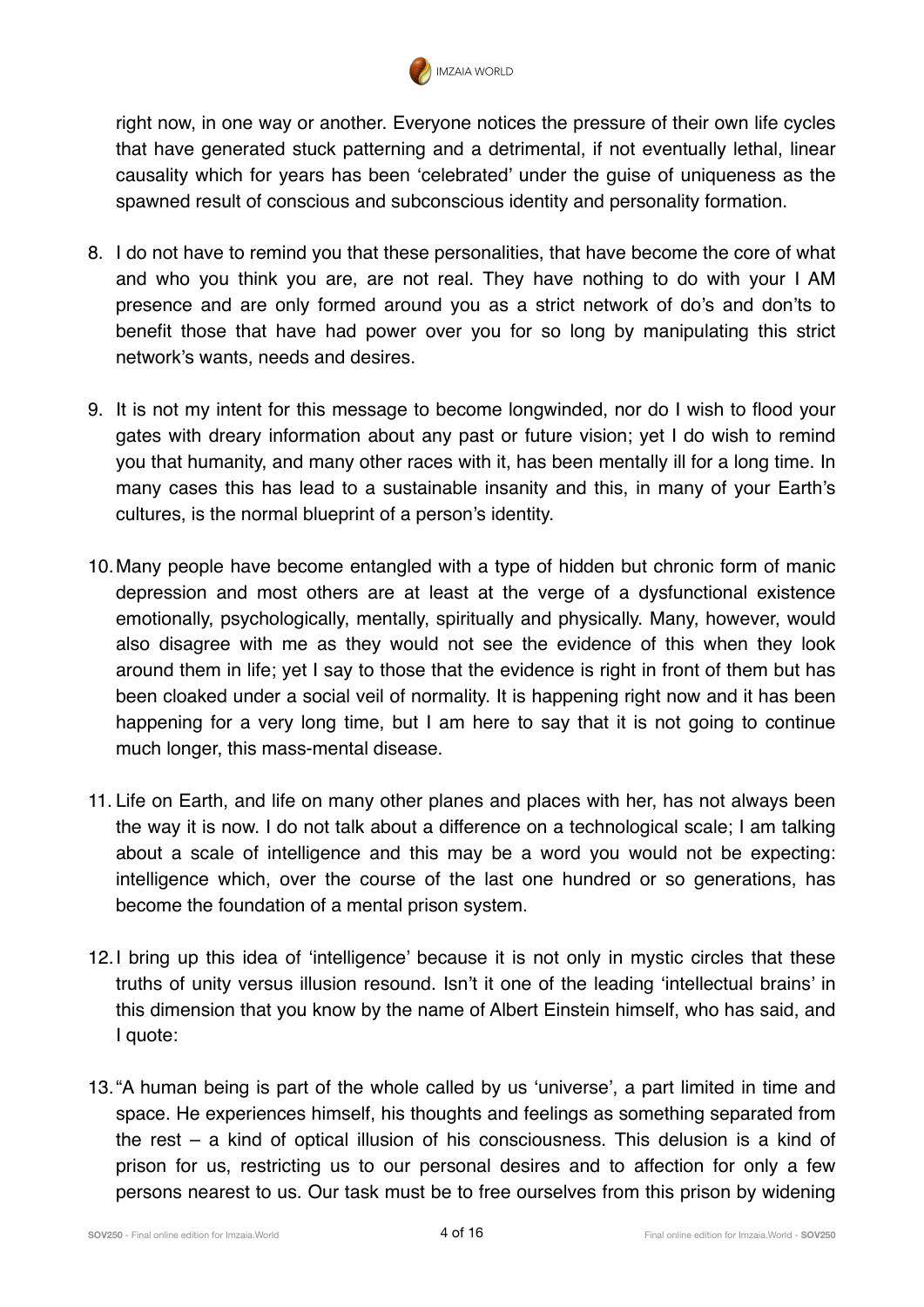

our circle of compassion and to embrace all living creatures and the whole of nature in its beauty."

- 14.Indeed. Has humanity's very pride, namely intelligence, which supposedly sets it apart from animal life, become a doomsday device? If what Albert Einstein says is true, and it is one of the founding principles of this ascension college that it is, then the very presence of a separating intelligence is part of the optical illusion of consciousness, as Einstein calls it, if not the reason for the illusion of separation itself.
- 15.Einstein knew that the knowledge he was uncovering wasn't coming from him, nor was it miraculously discovered because of his larger usage of brain potential; it came from the universe itself and it would only come to Einstein whenever he realized that he was, in fact, meticulously connected to the universe if not containing within himself the universe itself in all of its infinite dimensions of potential.
- 16.Einstein knew that his mind and brain could only take him 'that far' and that, from a certain point onward, he had to trade logic for intuition, knowledge for knowing, and wisdom for imagination. Whenever he got to that point where mathematical logic would no longer suffice, Einstein would rest his head quite literally and dive into the dimensions of expansive consciousness. His preferred vessel for this was sleep, in front of his blackboard in fact.
- 17.Typically, as he rested in his comfortable but worn out chair, he would hold a stone in his hand that he jokingly would call his philosopher's stone. The moment he would actually drift off into deep sleep, this stone would fall from his hand and would awake Einstein with, quite literally, the answer right in front of his nose. He had connected to the totality of the universe and knowledge simply was available to him.
- 18.Sometimes there would even be times when Einstein would not hear the stone hit the floor and when he would wake up hours later, the answer would be on the blackboard, written down! Einstein was a subconscious channel who later on would become conscious in his constant connection to the universe and creator.
- 19.As such, in Einstein's case, personality was not present as the dominant operating system within his consciousness. His 'larger brain' as it is often referred to, with increased neurosynaptic activity, allowed him to not make connections on the level of neurosynaptic pathways when a interdimensional breakthrough was needed for his concepts to make sense. Instead, it allowed him access to the universe itself and truly was a brain with an active pineal lobe and Akonai.
- 20.This is what I, Da Pah Ekara San, call the "sharpened mind" and it is the type of intelligence that will be sustained in these New Energy times. It is this "sharpened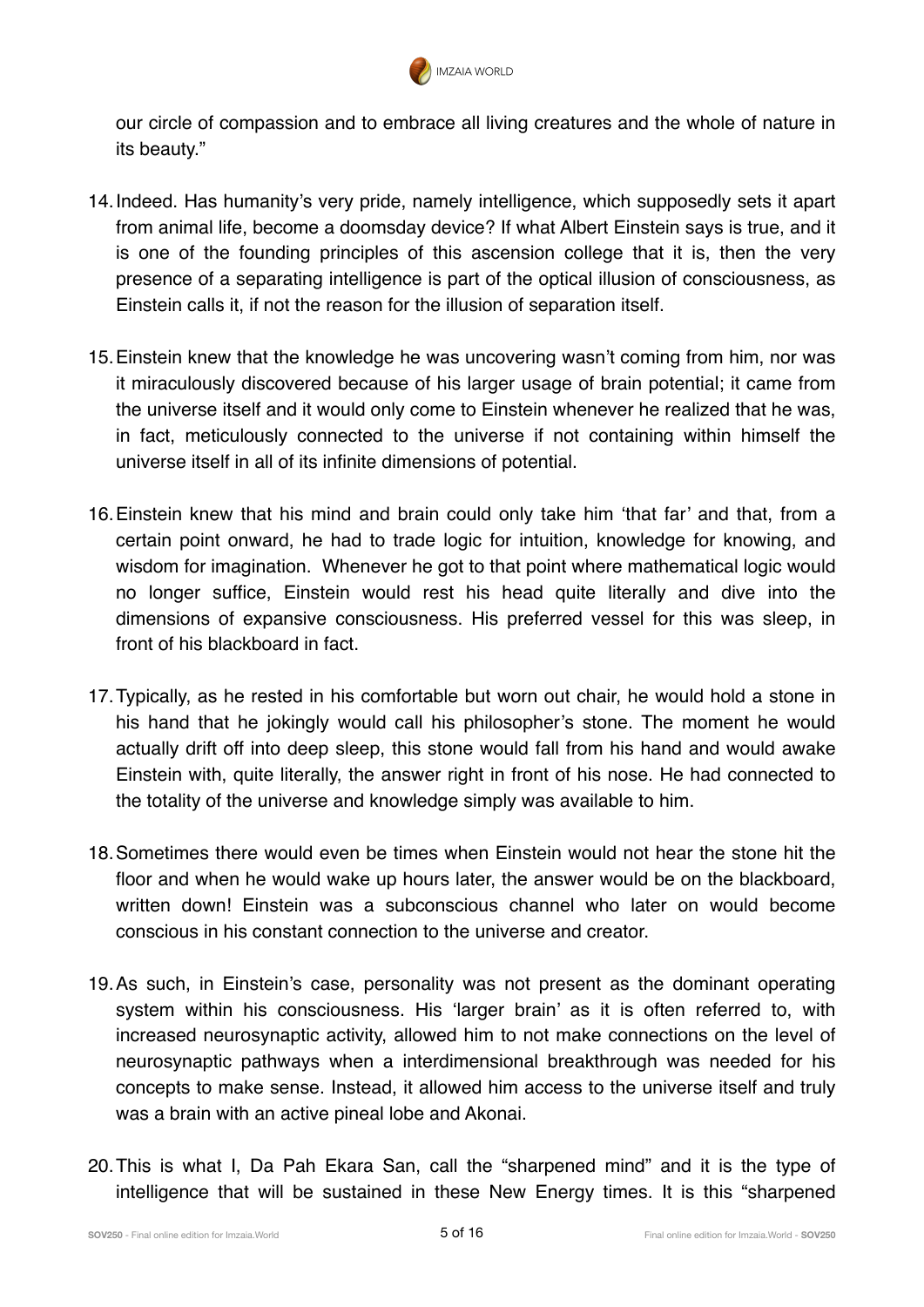

mind" that you will develop as well in the coming years, although it is only a minor spectral of the total spectrum your ascension training will bring you; a training which will result in the ability to no longer be limited to a specific set of values, but free to experience infinite variables, called attributes, within a non-specified continuum.

- 21.Although few people ever knew this, in the last ten or so years of his life, Einstein became what is known as "the keeper of mystery", meaning that he became responsible for maintaining a certain set of crystal disks that contain cosmic knowledge as experienced from earth's point of view. These crystal disks were handed to him by none other than Da Ojadasan'ka Adamus Valen San, who has worked closely with Albert over the years and became a steady guide in his research for consciousness expansion and his desire to explore the undefined.
- 22.Of course, when I mention these crystal disks do not think I am referring to a material manifestation. These disks really are vibratory spaces with frequential sequencing on a crystallized level that allows for infinite amounts of information storage. Among this information is knowledge that has not resurfaced for hundreds of thousands of years, not even during the days of Lemuria or Atlantis. The time was not ready for it, but now it is. Now, all the Masters of Exploration, including you, have returned to Earth in all of her beautiful dimensions to take this unprecedented next step of quantum-dimensional ascension.
- 23.When Einstein left Earth at the end of his most recent incarnation, he did so with a fully activated Akonai but a near-dormant Akene and, basically, an almost non-existent Adonai. If you seek a better understanding of these principles and concepts, I refer you to the Sessions that precede this one, which are available within the vibratory space of this college.
- 24.The reason for Einstein's leaving Earth, was for him to continue his exploration of Self and to activate the two remaining power centers of his beingness or essence. In the meantime, and with the cooperation of Da Ojadasan'ka Adamus Valen San, Da Ejakasan'da Kuthumi San, Da Tobias San, myself and many others, Einstein has undergone the necessary interdimensional, interlaced experiences that have allowed him to put the finishing touches on his last lifecycle in order to take control of these power centers, and now has kindly offered his services as teaching facilitator within this pioneers' college of ascension. He is one of the teachers that you will come to know.
- 25.I have, with his kind permission of course, used Albert's most recent life as an example of the opposite of personality-based intelligence in the hopes of allowing you to understand more about the potentials that you currently possess. Let us now take a moment to dive deeper into the foundation and philosophy of all of this. Why have mystery schools been created in the first place? Why were they a necessity and why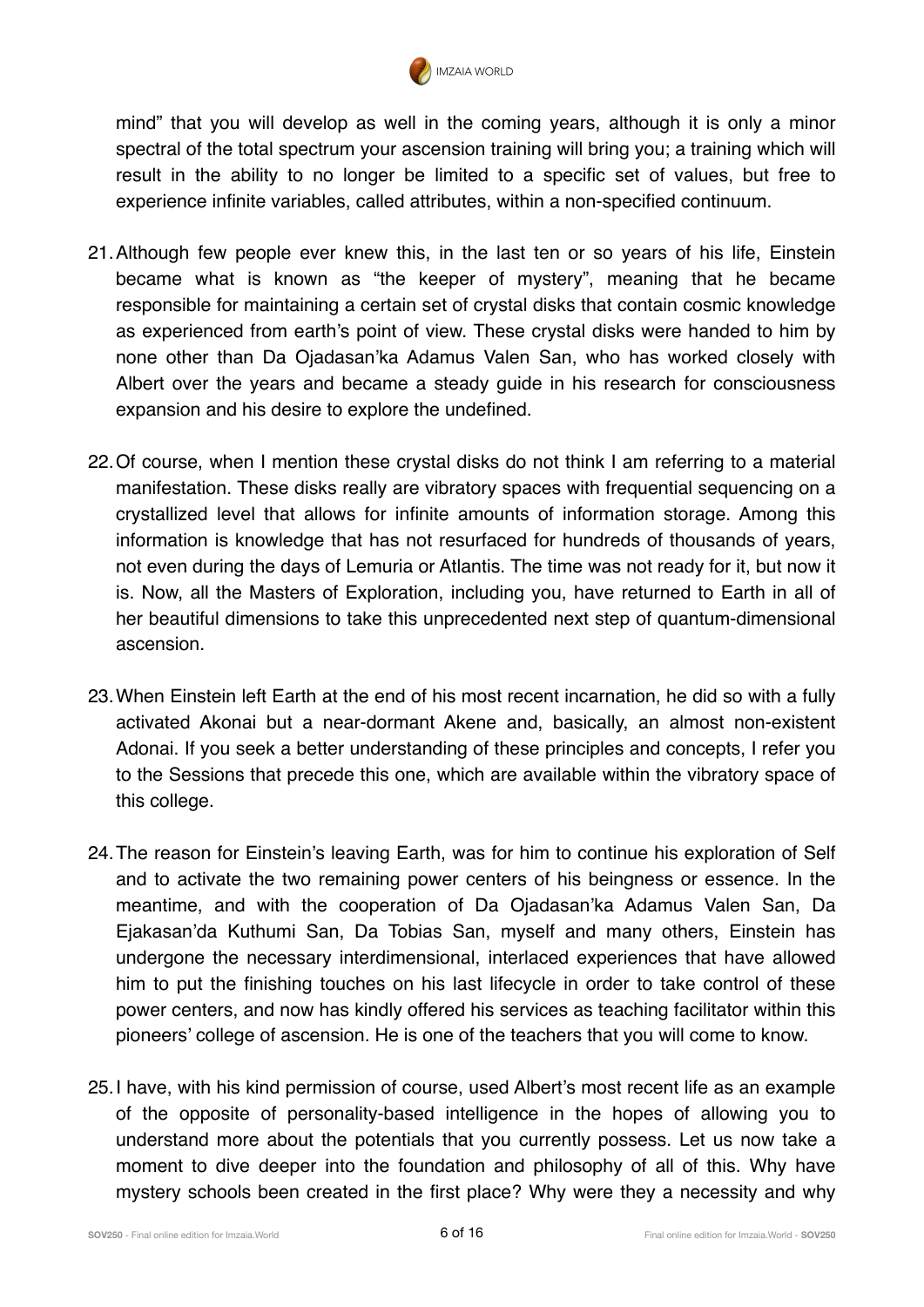

are they resurfacing now? To understand this is to understand the current situation of human consciousness and that is what I would like to discuss now, on a metaphorical level perhaps but definitely based on current planetary, personal and interpersonal affairs.

- 26.The thoughts of the universe are yours, they always have been. In the course of the last several thousands of years, lifetime after lifetime, many have simply forgotten how to listen. No longer does one hear the silent voice of one's own true being radiating out, no longer does one observe the attributes of one's own thoughts.
- 27.Instead, many listen to or get hooked on "impulses" that are generated by institutions, corporations, marketing schemes and even governments, consciously and subconsciously so. From the moment we learn language and attend schools with knowledge and history generated by said institutional forces belonging to cultures and societies, these impulses slowly but surely close us off to the true natural vibrations and frequencies of the self-creating universe… and we lose our knowledge of the god that lives throughout all, including the infinite dimensions of Self.
- 28.Humanity, and so many races with it, has been in prison for so long. It will continue to remain in prison until enough people discover the truth of the illusions that they have believed and existed in for thousands of years now. About a hundred years ago, these illusions were subtle enough in their creational impact for their parasitic qualities to go mostly unnoticed.
- 29.The parasite, so to speak, did not immediately disease the host but gradually took control of its new feeding grounds. Now, these illusions have become so blatantly obvious that day after day I am amazed at those who do not see the illusionary construct in which they live their very lives. This prison is not made of bars and metal but of thought brainwaves, belief systems and so much more; a world where the consumer, in fact, has become that which is being consumed.
- 30.The systematic presence and recurrence of these belief systems from very early childhood onward, lifetime after lifetime, creates a type of energy patterning which shows up in matter as a standard type of neurosynaptic pathways in the brain. The collection of these pathways and their ability to interact with one another is heavily reliant on cultural and social imprinting of the emotional field, again from a very early age onward.
- 31.All of this means that the parasite has quite effectively penetrated the building blocks of life, the biological DNA, with a favorable preset to form these neurosynaptic pathways as the standard modus operandi for the brain. Another attribute of the depth of this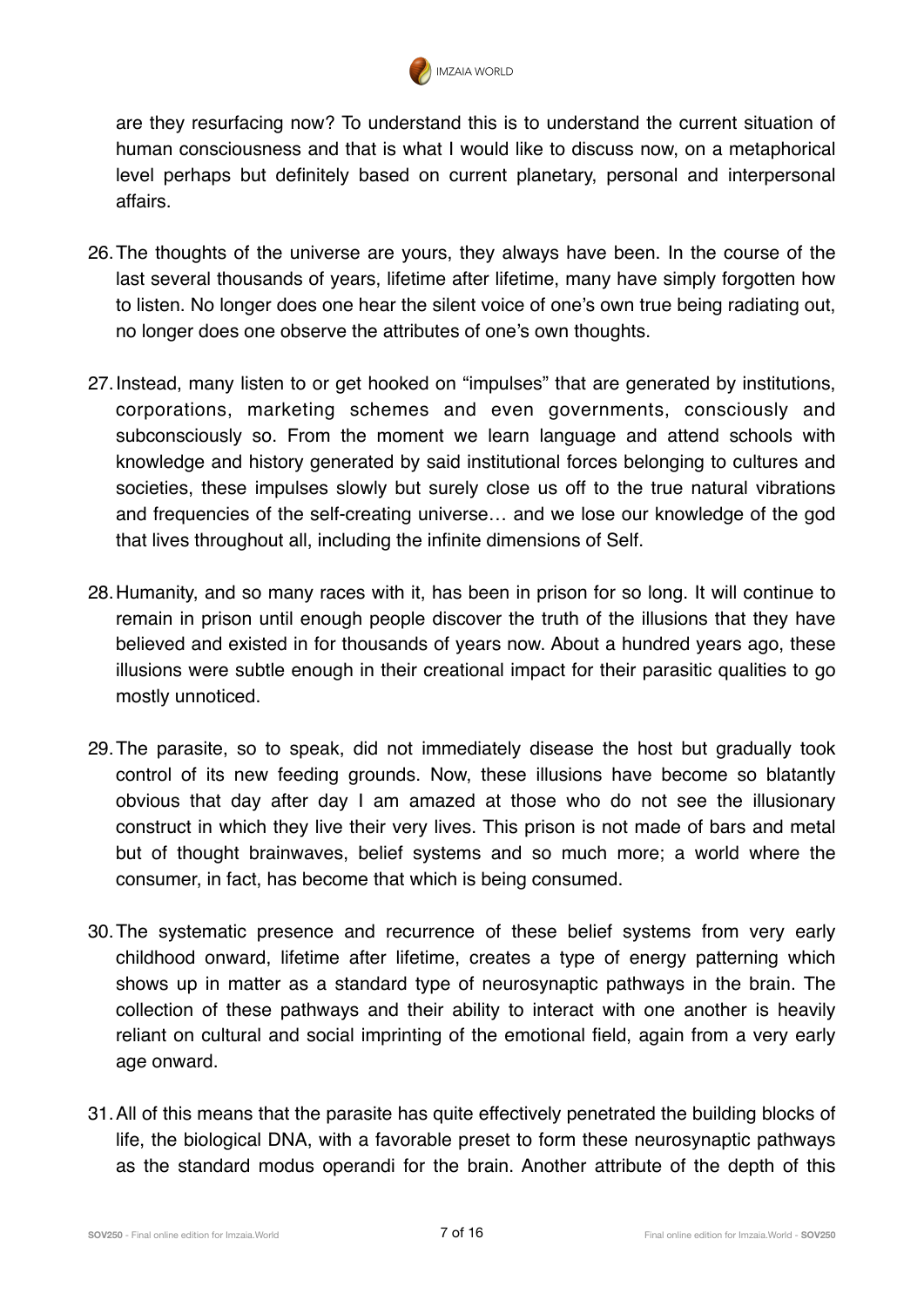

penetration is a predetermination, on a DNA level, of the human brain to obey certain types of energy expressions and vibratory fields that have to do with authority.

- 32.Ultimately, the parasite manifests itself and takes over the conscious awareness in the form of that which is now called a 'personality' or 'identity'. At that moment, exponentially so, the free, conscious human being has become an intellectually enslaved human animal, thinking it is an independent 'person' but having now forgotten the part of itself which is the underlying and sovereign I AM, the reason for life itself.
- 33.The good news is that the damage is definitely not irreversible and it only exists within what has been labeled the "subfrequential pockets of reality". The subfrequential parasite can be removed or rather; it can be balanced out, neutralized and integrated. Humanity and many other races have come to this point now in a seemingly unconscious way, where many think that we have arrived at a critical moment of choice. I, however, happen to know that on a level of inter-creational mass consciousness, which is also inter-expressive, this choice has been made.
- 34.You can discover more about all of this in the libraries of this ascension school if you prefer to know more details and I would encourage you to do so at your leisure. The point I want to get to as far as this part of this Session is concerned, is that all that I have discussed with you so far, is not as unfamiliar to you as you may think, nor is the arrival of this so-called parasite of personality, the extensive knowledge you instinctively carry about reality, this "active ascension school", and this time of choice, a mere coincidence.
- 35.In order for you to understand this, I must ask for your trust and discernment as I am about to share with you some akeneic memories which you are not carrying in your current physical brain; these are memories of times long gone, before this body you now sit in was created.
- 36.I will go somewhat deeper now into the main theme of this talk, a topic that has triggered fantasies for many: the great Mystery Schools of the past, which have been around in one way or another for thousands of years. You, who are hearing or reading these words right now, have also been around for thousands of years as you have been connecting to these mystery schools lifetime after lifetime in your search for meaning in an ever-increasing meaningless world.
- 37.As you originally came into this vibratory space/time you call the third dimension, you entered with a heart and soul of exploration. It would be your chosen task to define the undefined space/time that was here, beginning with the most exposed layers and burrowing your way deeper into it until you would reach the bottom.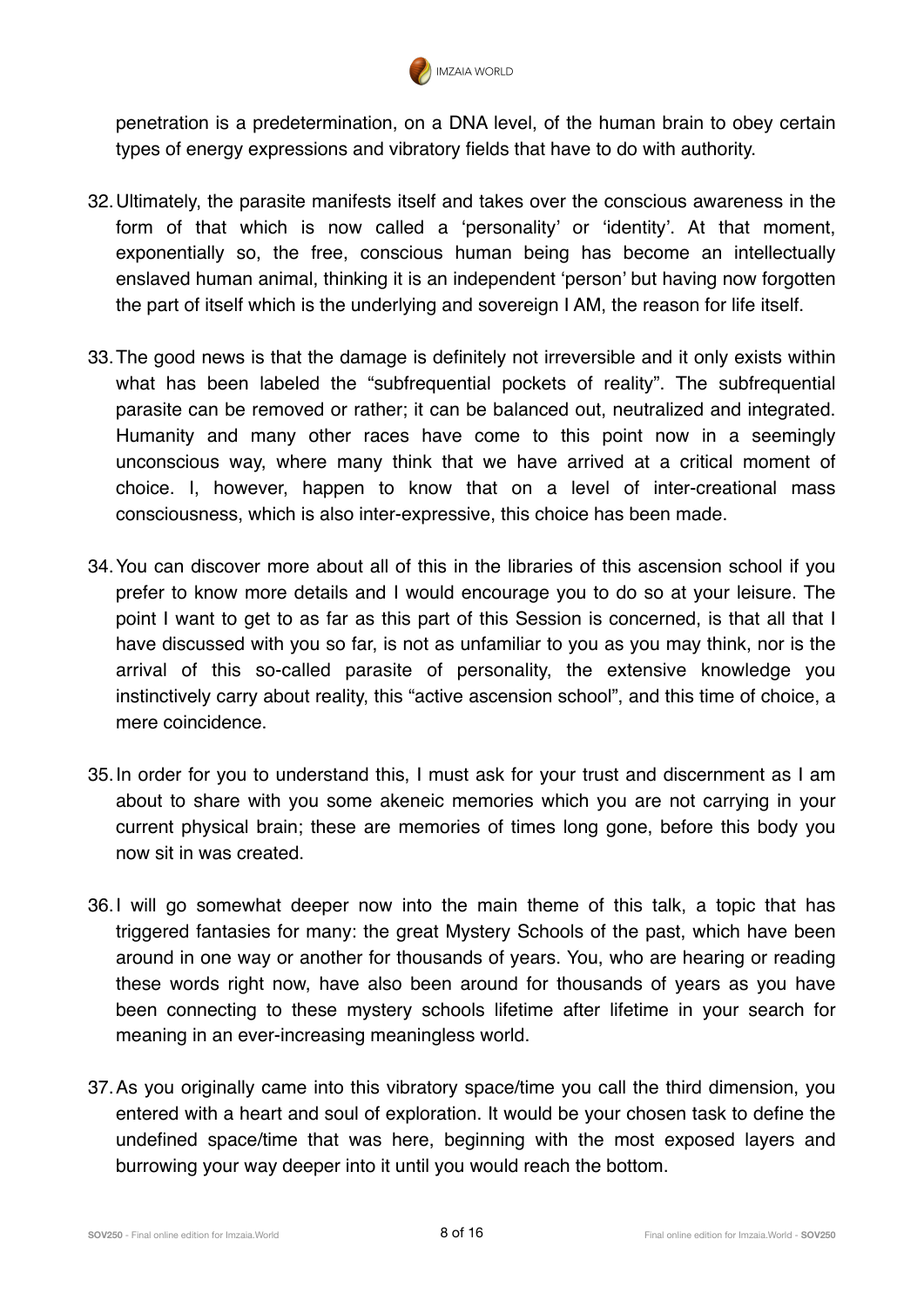

- 38.In your enterprising spirit, you quickly became aware though of the veil of forgetfulness and your strong desire to remember who you are, where you came from and where you were going. This is when your connection to these schools started, a tie that would stay for incomprehensible amounts of time. There came a point, however, when you had learned all that you could learn; a time, even, where you had mastered the art of crosslifetime memory retention.
- 39.That being achieved, many did not know what to do or where to go next. With the theory now firm in place and even turned into practice, some decided to start their own schools, from a place of good intent even, but quickly found that this endeavor could not lead them to a place of excitement and zest for life. Something else was needed.
- 40.It was at this time that one raised its head and stood tall against the inevitable; many knew it had to be done but only one had the audacity to actually do it. This 'one' I am referring to, you now have come to know as the ascended being Da Ojadasan'ka Adamus Valen San. A principal of many schools at that time, and an old pupil of mine from Eja'i Chi Pah training, Da Ojadasan'ka Adamus Valen had had a seat on the Mystery Council for quite some years. The Mystery Council was meant as an umbrella organization to unify and at the same time maintain the secret nature of the schools.
- 41.Da Ojadasan'ka, in strong telepathic connection to all consciousness pioneers of that time, sent out a message, claiming that the mystery school system "would sink into the metaphorical depths of the ocean, passing into the realms of Lemuria and Atlantis", that they would "disappear into the mists, much like Avalon, until the time comes that the veils of forgetfulness, which have now become a hindrance for us enlightened ones, can be lifted."
- 42.Da Ojadasan'ka Adamus Valen San continued what to me, and those like me, has become a timeless speech. I quote: "In the meantime, I urge all of you to seek the most normal lives you can and to do that which you have, in all your years of connection to your school, not been able to do: take the final test, bury all of your wisdom and gained sense of Self deep within the chasms of your essence shining through. In short, I am inviting you to close off from the Light one last time, to take the plunge and see if the wisdom has been installed within you deep enough for it to resurface even without stimulation."
- 43.As Da Ojadasan'ka went on with his telepathic speech, he reminded each of you of the importance of this 'final test', not just for yourself but for all those that you would encounter. In short, you would become a shining beacon in the night without any memory or association to your enlightened past. Most importantly however, and what tipped everyone over to Adamus' point of view, was the fact that you could explore the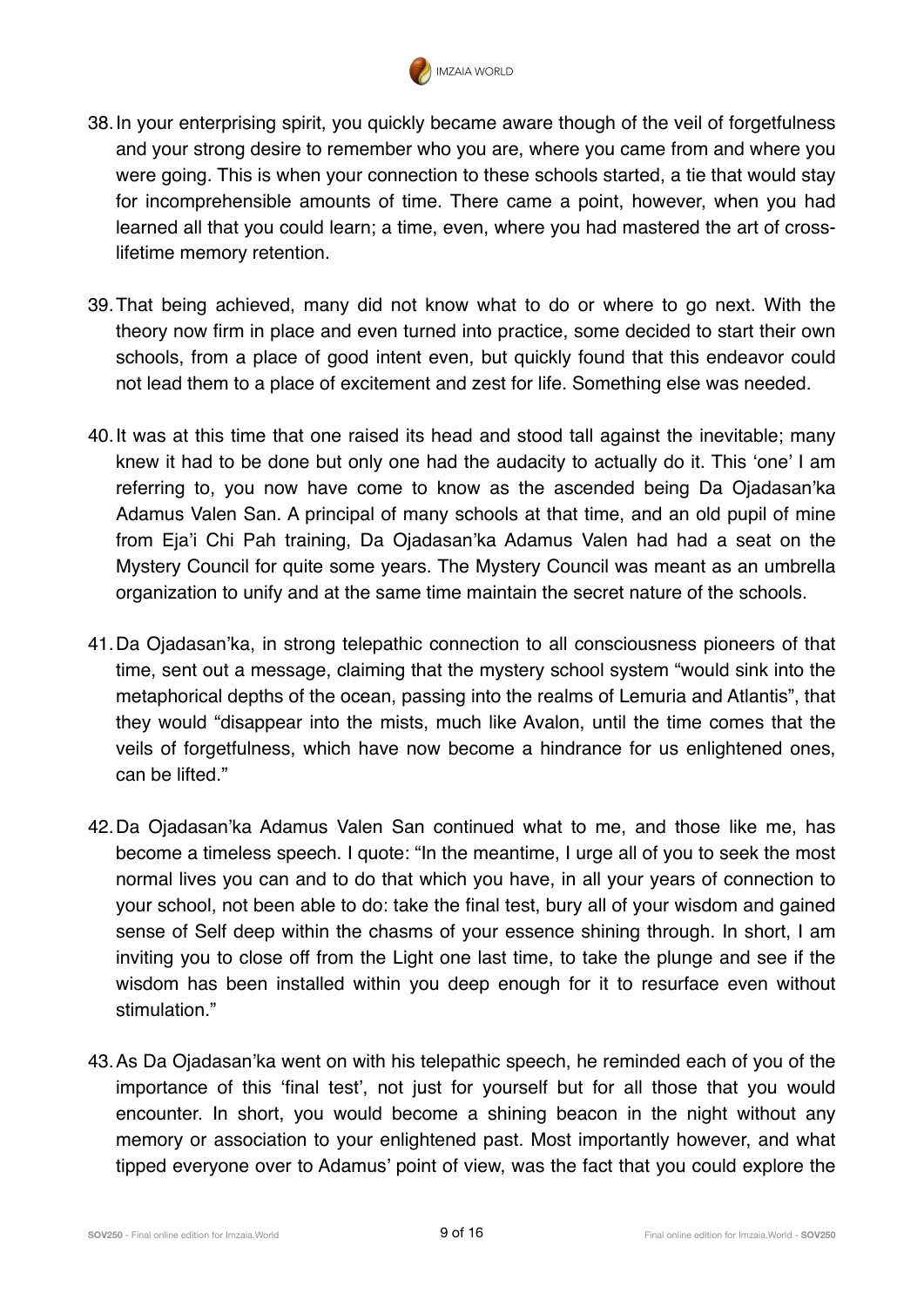

realms of the non-Self one last time before fully emerging into the land of Self, the edge of which you have now reached.

- 44.All could see the validity of this idea and it was executed shortly thereafter. From that moment on, Da Ojadasan'ka Adamus Valen San would take responsibility in his own way to maintain the wisdom and memory of these schools on Earth as far as he could. As he had already reached ascension status at the time of this happening, he opted to leave the human shell behind as he believed he could be of the greatest assistance elsewhere and joined the ranks of my realms.
- 45.This tale is not meant to be a history lesson; rather it is yours and if you like, you can feel its truth inside of you at this very moment. Carry it with pride. In your 'final test', namely this lifetime you are currently experiencing, you have made it your task to collect the pieces of your puzzle once and for all; all the knowledge you had built up over the lifetimes, now found in only one. Achieving this has been the goal of your life, until you hit this point, this very moment. Take some time to reflect on this. I believe many events will begin to make more sense, do they not?
- 46.Knowing all of this, I want to bring up a very important reminder that you may need, now that you are in the process of adapting your current lifecycle: do not mistake 50 odd years of personality history with the importance of thousands of years of soul experience. People do this often, as it is part of the personality parasite program running in the brain. Yet I do not need to remind you that humanity is not a race, it's an attitude and this attitude is what is now changing. You, quite literally, mark the beginning of this as you are in the process of, or have already, broken free from the parasite program.
- 47.Before I move on to the next thread in this talk, there is one more thing I wish to mention. I have not finished discussing with you the whole of Da Ojadasan'ka's telepathic plan. There was another part to it, and this was the idea that all of you doing this would lead to a type of drilling effect. What is meant with this is that many, if not all, of you have willingly chosen to drill as deep into subfrequential reality as humanly possible, quite literally, so that the snap-back effect of humanity waking up from their personality dream would have the most reach and momentum possible.
- 48.Imagine a rubber band that is stretched to its maximum and you will know that upon release the most energy and speed will be released in restoring the rubber band to its original shape. This snap-back effect has now happened for you and is about to happen for all of humanity in the coming years. It happens in that moment when you simply can no longer ignore the calling of your heart and soul to be an explorer once more.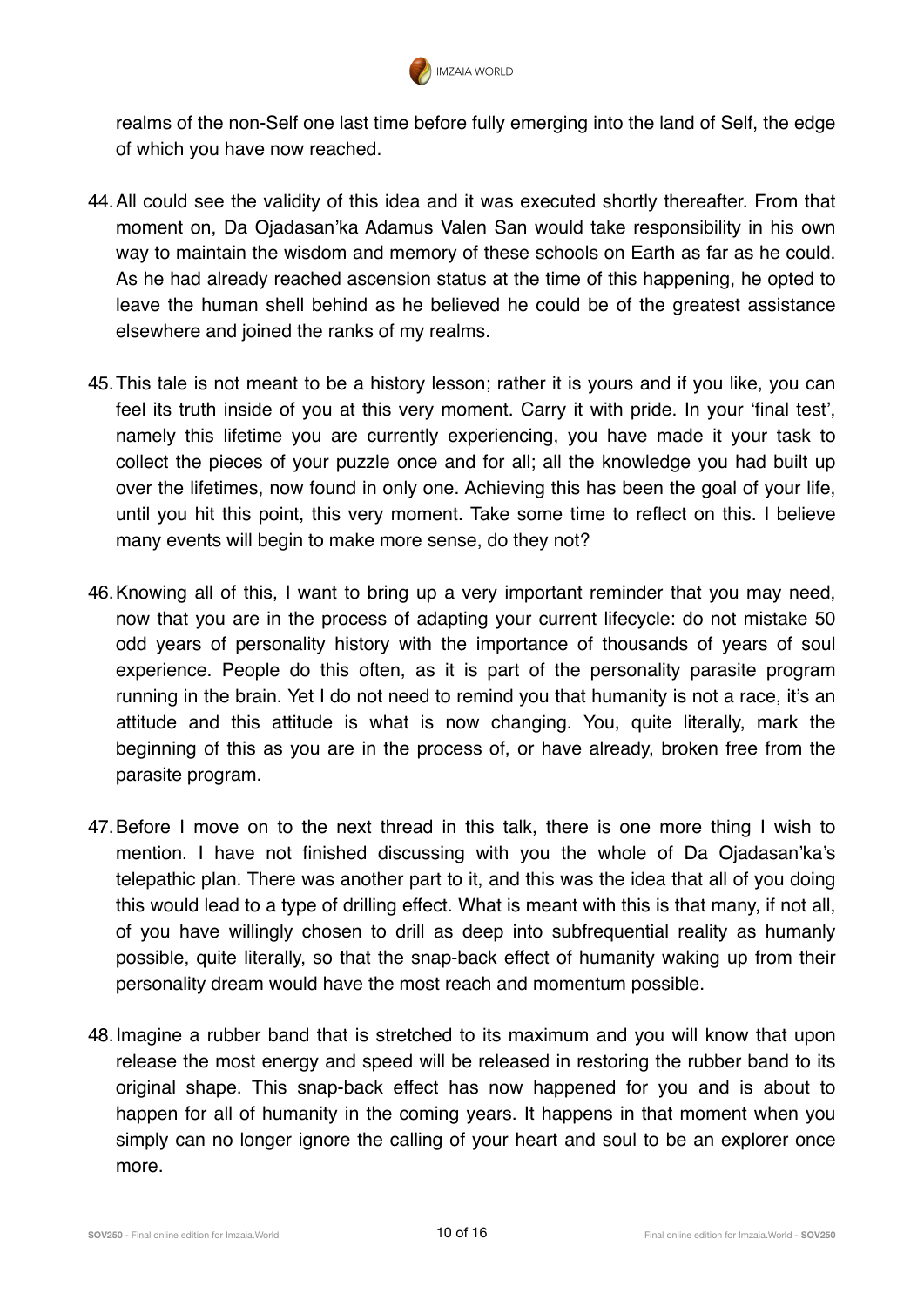

- 49.This idea is captured in the essence of Explorism, which is the main philosophy behind ascension schools such as this Pioneers College. Explorism is an active and expressive heartfelt way of existence. It is the act of defining the undefined. This idea was very much alive in Lemurian, Atlantean and Aramaic times and it was the foundation for the mystery schools that we have now discussed and that you attended during many of your lifecycles.
- 50.In different places it meant slightly different things but the core was always the same: you are the Heart of All Things, and in that beingness you are the expresser and the expressed within All Things. When this central reason for being is acknowledged, one recognized one's own explorer spirit.
- 51.When this becomes manifest, the surrounding interactive and holographic universe receives a key from your 142 strands of energy DNA. This key tells the holographic universe, which is an expression of you, that you are ready for a high-level pursuit of the game of explorative existence and the universe will then respond in manifesting realities that will sustain this endeavor as long as it remains pure; meaning as long as it is experienced from the vantage point of the highest frequential speed of the vibratory space.
- 52.Even though you would imagine otherwise, this lifecycle you are now experiencing is considered by your soul as the height of Explorism itself; the greatest challenge you have ever given yourself and, beloved brothers and sisters, you have just succeeded in mastering it! Now is the time to realize that you are indeed not a flesh and blood human, but that you are a 12-vibrational being existing on a spectrum of 144 frequencies, 12 for each vibration. This has been told to you so very often, but now it is actually possible for you to feel it, to live it. These 12 vibrations, of course, are connected to your 12 senses and, going forward, in the upcoming Sessions of the Study of Vibration, I, Da Pah Ekara San, will discuss this idea with you in a set of exploratory talks that are designed to make you remember and use these senses once again.
- 53.The parasitic patterning of personality and emotion, which we have discussed in the course of this Session, has been in place to keep you locked into the lowest possible frequency within each vibration. This is why it is possible for others to control your choices and potentials; it was the foundation of Old Energy existence, the notion that made the 'follow the leader' paradigm possible to begin with. The reason is simple: consciousness and awareness, at that level, is sluggish and cannot make a proper choice, which is why it gladly accepts any 'logical' choice which is offered. The mind/ ego/personality construct is a creation to cope with this perceived lack of frequency and now has come to replace, in some cases all, the energy senses which connect you to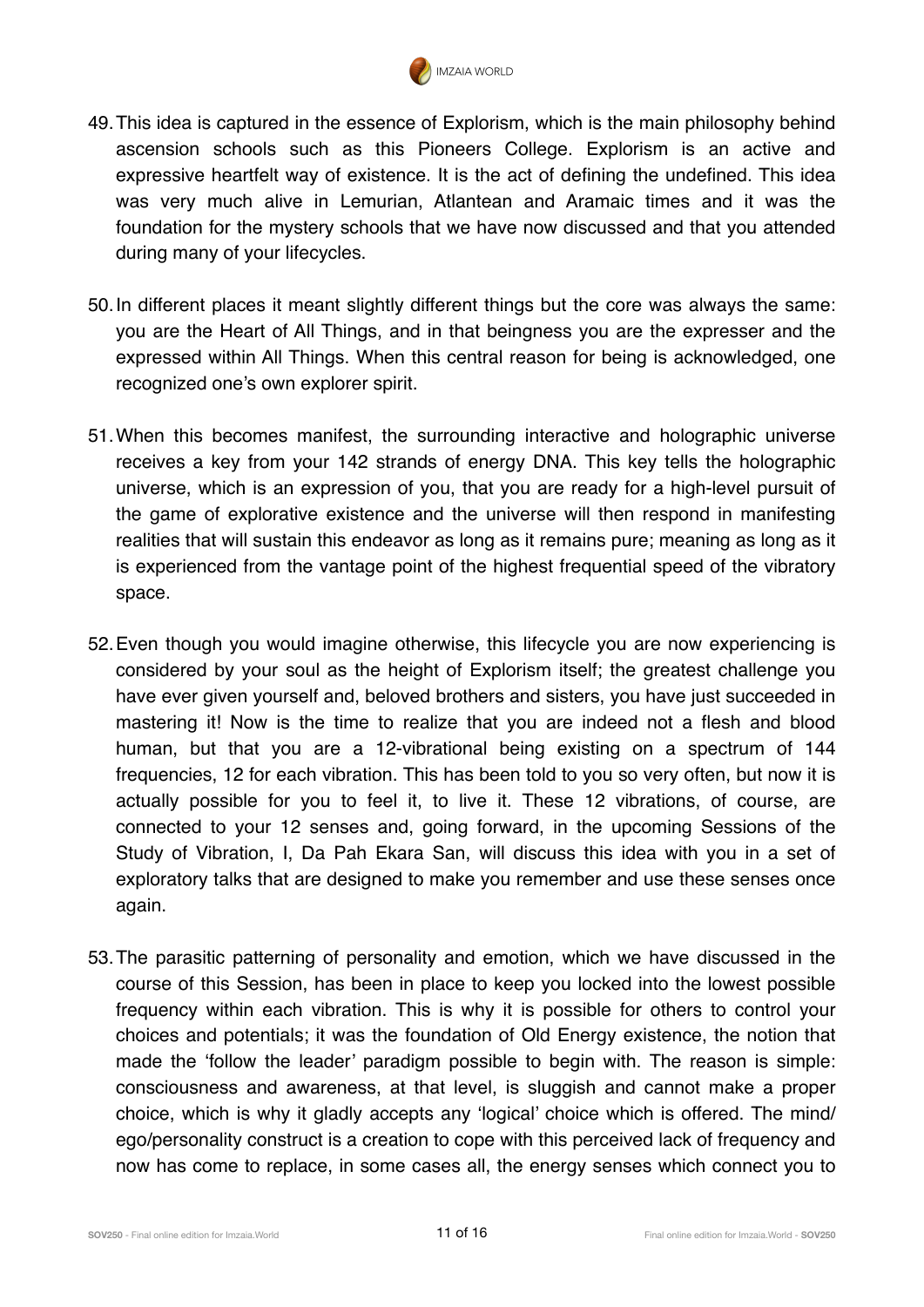

this interactive experience in a holographic universe we call life. Again, I and others will go deeper into all of this as future Sessions are generated.

- 54.At the beginning of this particular Session, I opened by stating that humanity has arrived at a time of great change and of course I, Da Pah Ekara San, am not the only source declaring this. It is felt and talked about in every part of your personal lives as well, but… it is even measurable. Today, science is beginning to agree with the knowing of your soul as its tests and observations have shown that this solar system, and this universe with it, is increasingly speeding up the amount of particles that is being generated by the sun, as has the vibrational speed of those particles increased.
- 55.Simply put: science now understands that what they once considered a vacuum, no longer is empty space. This, ladies and gentlemen, announces the arrival of New Energy. It is that simple, indeed. This increase in particle presence and particle speed is also supporting scientific evidence of the coming quantum ascension, as I have previously explained.
- 56.From a science point of view, ascension is reaching a higher level of energeticvibratory existence on a personal and universal scale. This is happening and is unstoppable, as it is a universal and benign phenomenon. Also, it is where you, dear Master Explorer, come in.
- 57.All of what I have discussed so far in this Session leads me, then, to the following: everything that all of my colleagues, and me included, have ever shared with you, was in preparation for what is to come now. Everything that you, as a soul, have ever done was in preparation for what is ahead. The time for theory, the way you have known, has come to an end. You are awake, ready and able. You are exactly where you need to be and you should celebrate that fact.
- 58.The only thing that can hamper you now, as I have already indicated, is the little problem of your past experiences of this lifetime and your associations to them. This is the only thing that can possibly hold you back at this point, and you have prepared for that eventuality a long time ago as well. Now is the moment to claim that unexplainable strength that rests deep inside of you and only wakes up once in every lifetime, allowing you do what you and others once thought of as the impossible.
- 59.We, and this college and all that it means, are here to support you in continuing on with your choice for ascension, knowing that you are making it for the right reasons. We will be your community when you need it, embracing you in your sovereign difference. As I have said at the very beginning, we are not an organization. We, together with you, are simply what is needed now as it is the continuation of our path to do this.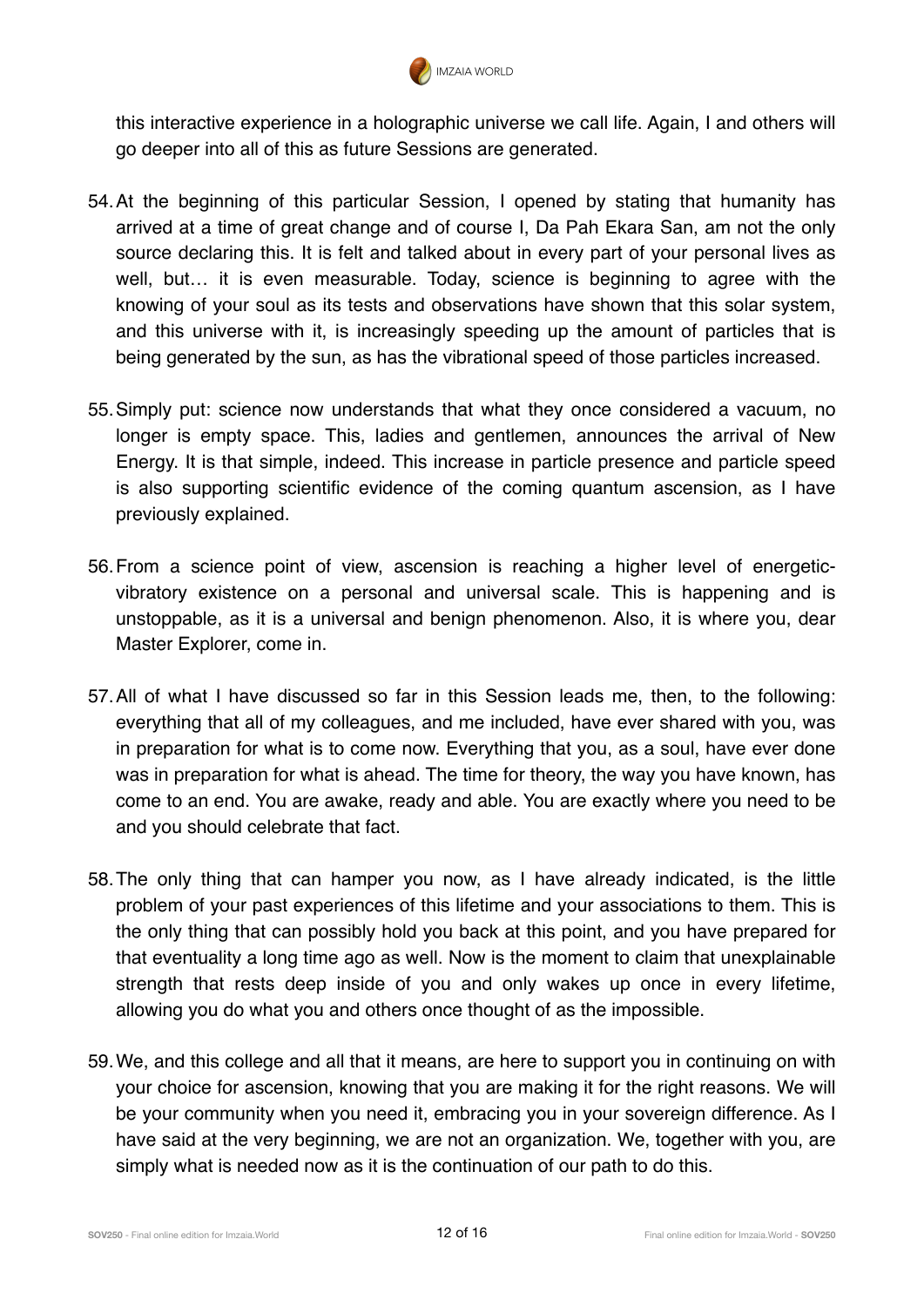

- 60.The rise of Pioneers College comes at a time of perfect holographic alignment. We have chosen April 11th 2009 to make the college's stamp on linear reality for numerological reasons, as it fits the unfoldment of the universe and all things. In numerological theory, this date equals an 8 with, in its core, an 11 as a year-stamp. These are the perfect holographic qualities to stimulate the attributes of infinity and mastery on both an internal and external level; the moment that god (you) meets god (you) and you truly recognize who you are and fall in love, so to speak, with all things around and within you. It is at this time, that this "unexplainable strength" I was telling you about earlier clicks into place. You simply… activate and know, deep within, that there is no turning back. You will know exactly what I mean if you are one who has felt this, or currently does.
- 61.It is because of this 8/11 balance, that the next sets of Sessions of this ascension college will deal with returning to you the necessary insights and the like in order to let the walls of your life fall away and to bring back from deep within you the tool of crosslifecycle memory retention. In other words, we will focus on getting you 'back on track', to a point that you may begin to access more of yourself and everything that comes with that.
- 62.The following years, each time on April 11, will bring the numerological pattern of a 1, in 2010 with a 3 as its core; in 2011 a double 11. Finally, of course April 11, 2012, brings the totality of this hologram with its numerological 1, a 5 at its core and a total 11 as the essence of that core.
- 63.Translated, this means that this Pioneers College, holographically speaking, is about moving theory into practice, a feat which we believe to be most needed at this point. This 2009 curriculum year, which now truly kicks off with the release of this Session, will bring a build-up of previously unreleased theory, while practice and experience will move into your field of experienced in a most gentle way. The following years then, will offer a gradual shift of focus as we move from theory to practice more strongly. These years will bring the return to the 360-day 'sacred' or metaphysical calendar, or the 360 degree full spectrum of experience, and will be explored fully in future Sessions offered by the akeneic beingness known as Da Solarys San, along with several others.
- 64.As this full spectrum returns, you will be taught all of those practical things that you always knew were possible but could only experience as theory so far, such as portal travel as will be taught by Da Lemuaya San of tachyonic service. These things will become necessary as your assistance as a teacher and ascended advisor will be needed by many come the year 2012 and the years and decades beyond.
- 65.Finally, we will leave all concepts of theory behind us and fully move into a practical expression of Self; a pathway which will be explored more deeply as you fully move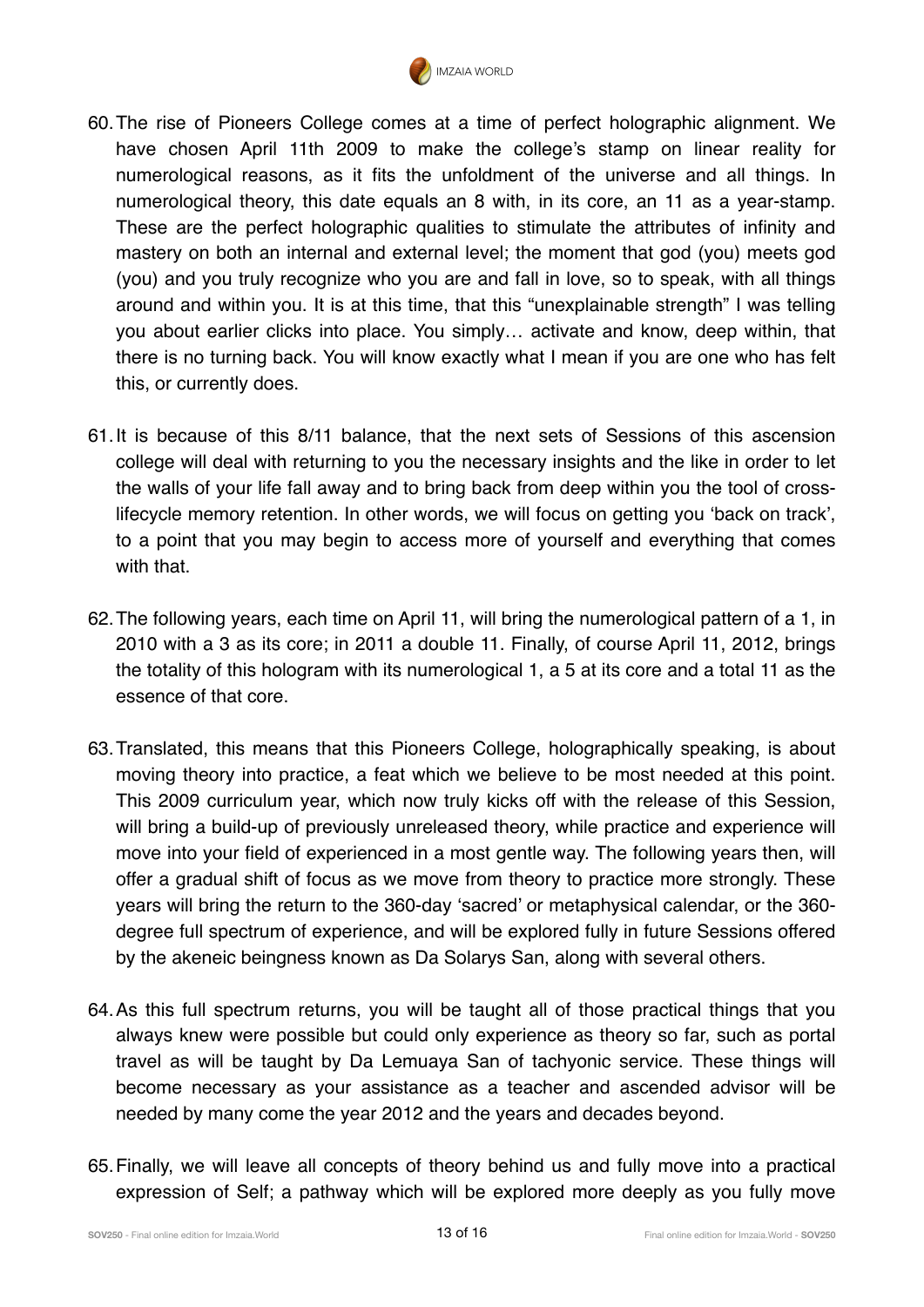

into cosmic time as that which you now theoretically know as an ascended being of light and life. When that time comes, of course, not only the nature of this college, but the nature of All Things will change to such an extent that there is little point in me discussing this further.

- 66.What is most important, at the moment, is that you realize that, depending on your own choices in this very moment, you can be at the stage of the game where you can truly assist in the great shift of human consciousness… which has been the goal of your growth and a moment of conscious choice on your path since the very beginning of your awakening prior to ascension.
- 67.To understand that, on a soul level, this choice to assist and ascend at the same time is a passion that lives in the deepest core of your Self, is to truly comprehend the dear Albert Einstein when he made the statement that would end up being the core motto of mystery schools all over the cosmos. I quote: "The life of the individual has meaning only in so far if it aids in making the life of every living thing nobler and more beautiful." Remind yourselves of this simple fact often in the coming four years of your journey with this ascension college, for understanding it is understanding life itself.
- 68.The time has finally arrived, dearest consciousness explorers, dear mystics, to stop fighting the ego or anything for that matter. Lay down your arms today, and start walking away from your past personality. Let go of your attachments that you built up in this current lifecycle, and reconnect to the mission and path of your soul. One is linear, the other is eternal.
- 69.If, at any point during the coming times, letting go of 3D, for that is what this is, feels difficult for you, I remind you to not take this type of difficulty personal. Treat it as impersonal for that is what it is and it is what will make the difficulty go away with a speed that will quite definitely surprise you. You are at the verge of leaving a subfrequential vibratory space, or a dimension as you have come to call them, and breaking through the very edge of the 3D eggshell can be challenging when you are not properly prepared.
- 70.Preparing yourself, then, can only be the result of knowing your true environment. In this case, the 3D energy field or vibratory space has the exact same build-up as one of the most common things within your material universe and that is the concept of a cell. Think about the many trillions of cells in your body and how their cellular structure is created: all cells have a nucleus or a cell core, and a cellular boundary.
- 71.The stuff that makes up your cellular core is exactly the same as what makes up the boundary wall of the cell; not only is it the same structure but both the cell's core and border carry a similar type of density. This means that the feeling you will have when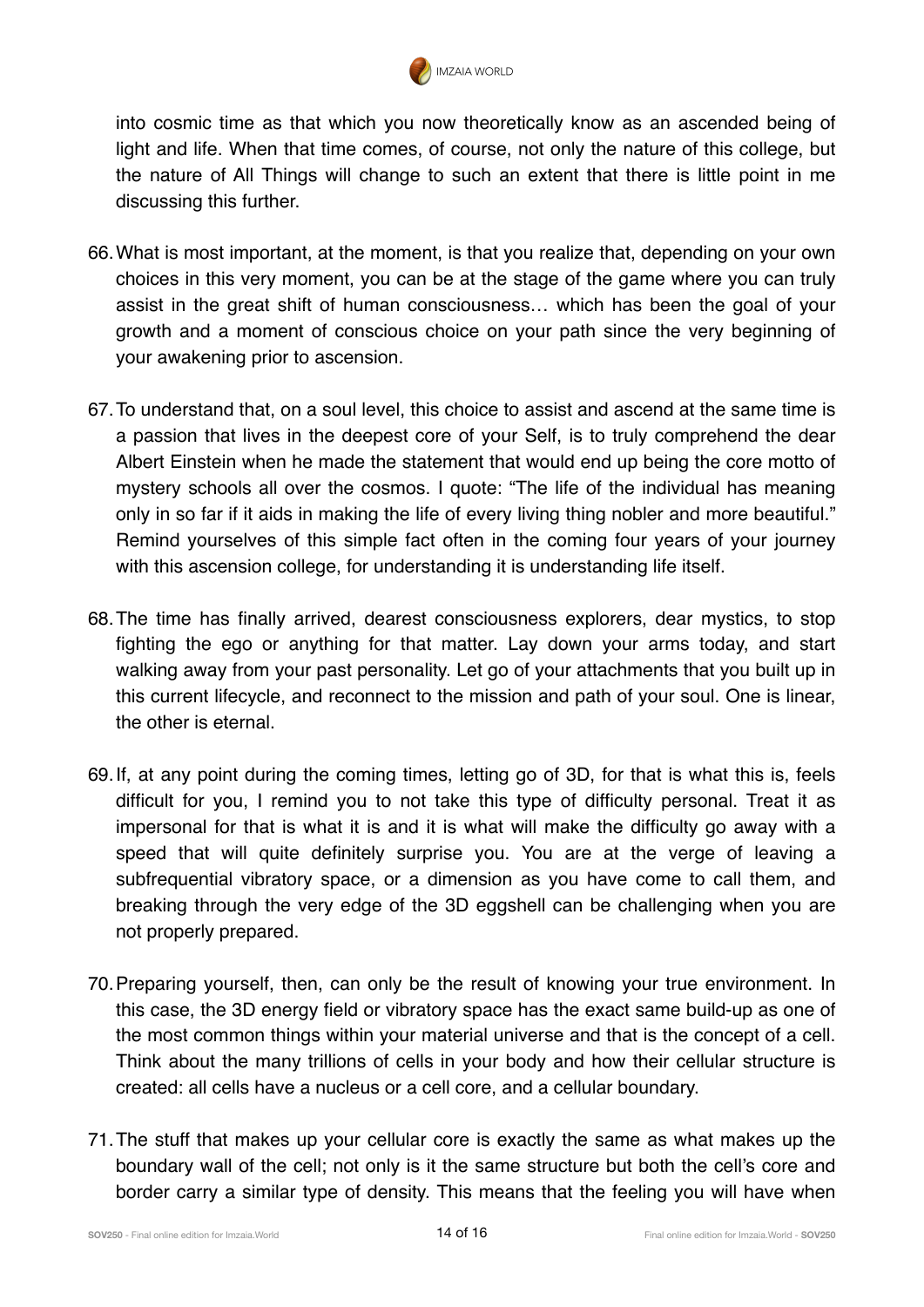

you are near the cell's core is as dense and compressive as the feeling near the cell's edge.

- 72.This is why most people, even though they are so close to letting the 3D eggshell go, get discouraged because of the density. Most people are somewhere in between these two great fields of density of the vibratory space that makes up 3D, for it is hardly impossible to exist elsewhere. Those that exist near this core would be considered the ones suffering extreme lives on this earth today.
- 73.Most 3D inhabitants exist in between the core and edge of the 3D cell, for that is where duality is the most 'acceptable'. You, however, who have now moved near the very edge, are feeling that density which, basically, makes you blind. This is the exact reason why beings such as me are in your reality right now: to assist and to allow you to navigate 'blindly'.
- 74.Knowing this, you may understand some more of the workings of your 3D existence and where you currently are in moving beyond it.
- 75.After these many words of mine have been spoken, written, heard and read, one great scholar of consciousness who was, in fact, connected to the very last Mystery School on Earth until the emergence of this one, and who goes by the name of T.S. Eliot, summed it all up when he wrote:
- 76."We shall not cease from exploration, and the end of all our exploring will be to arrive where we started, knowing that place for the first time."
- 77.I have shared this space we have been in together with you as a sovereign being in the hopes of reminding you of who you are.
- 78.I have shared this time with you, in this moment, as an ambassador of love, joy and freedom, in the hopes of reminding you of who you are.
- 79.As always, it is my greatest honor to be in service and assistance, to be your eyes and ears for a while as you move away from what you have known to activate the totality of who you are, in the safety of knowing that we are here and that you can rely on us, heavily if needed, for this is the true nature of what we mean to one another. It's what we have always done and it is the reason why I call you my brothers and sisters.
- 80.And so, I wish to end this opening statement of mine by sharing with you one of the many great Lemurian sayings. It is how we said goodbye, a long time ago, at the end of your mystery school days; and, as we have sworn soul to soul, it is what we would say when finally, again, we would meet: